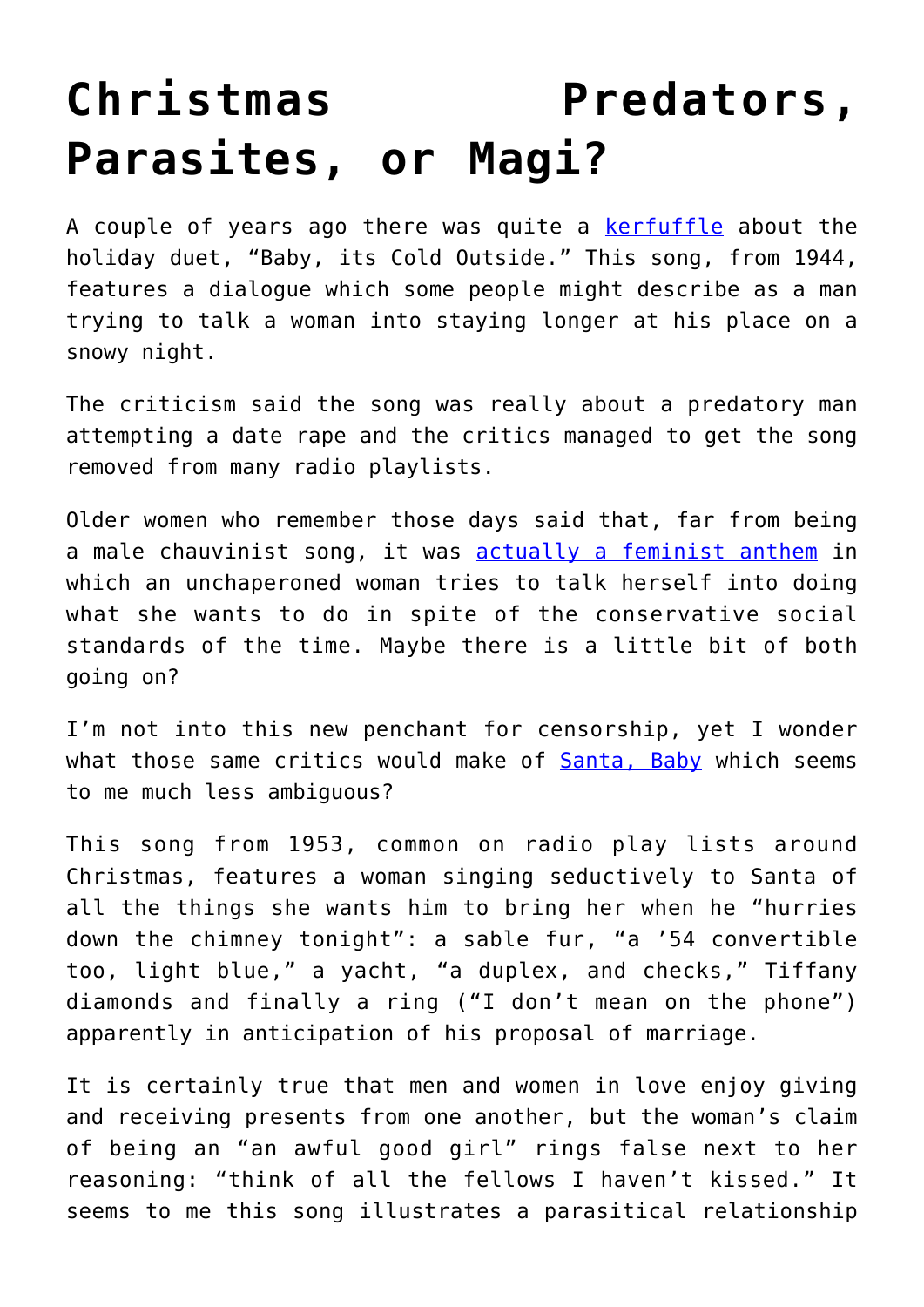where there is no real love, just use.

Are men who pressure women into having sex exhibiting strength or weakness? Are women who use sexuality to get money and favors exhibiting strength or weakness? It's not clear. Could it be that men *and* women are capable of taking advantage of the weaknesses of the opposite sex while capitalizing on their personal strengths?

We want our sons to value the women they love for who those women are and not merely use women for sex. But men and women *both* wish to be loved for who they are. Men do not want to be used any more than women do. It is right to teach our sons not to objectify women; it is also a good idea to teach our daughters not to objectify themselves, nor use men for what they can get out of them.

The ways women hurt each other, as well as men and children, are usually impossible to prosecute. Recently there has been a movement to make men accountable for sexual sins and various hashtags were mobilized. I am guessing a similar call for women to be held socially accountable for their selfish and destructive behavior would not go over as enthusiastically. I can't quite figure that out.

Is it because we don't really believe women to be capable of evil or maybe just that we think they are not responsible enough to be held accountable for it? Or is it because it just seems mean? Are we all in denial about women's capacity for evil? And if we are, isn't that sexist?

We seem to hold, that men who are used and discarded by rapacious women suffer less than women used and discarded by lascivious men. But I find that sexist and rather unbelievable.

Of course, rape and murder and violence (the crimes that men do at three times the rate of women) are objectively worse than seduction or theft. It is also true that men's rate of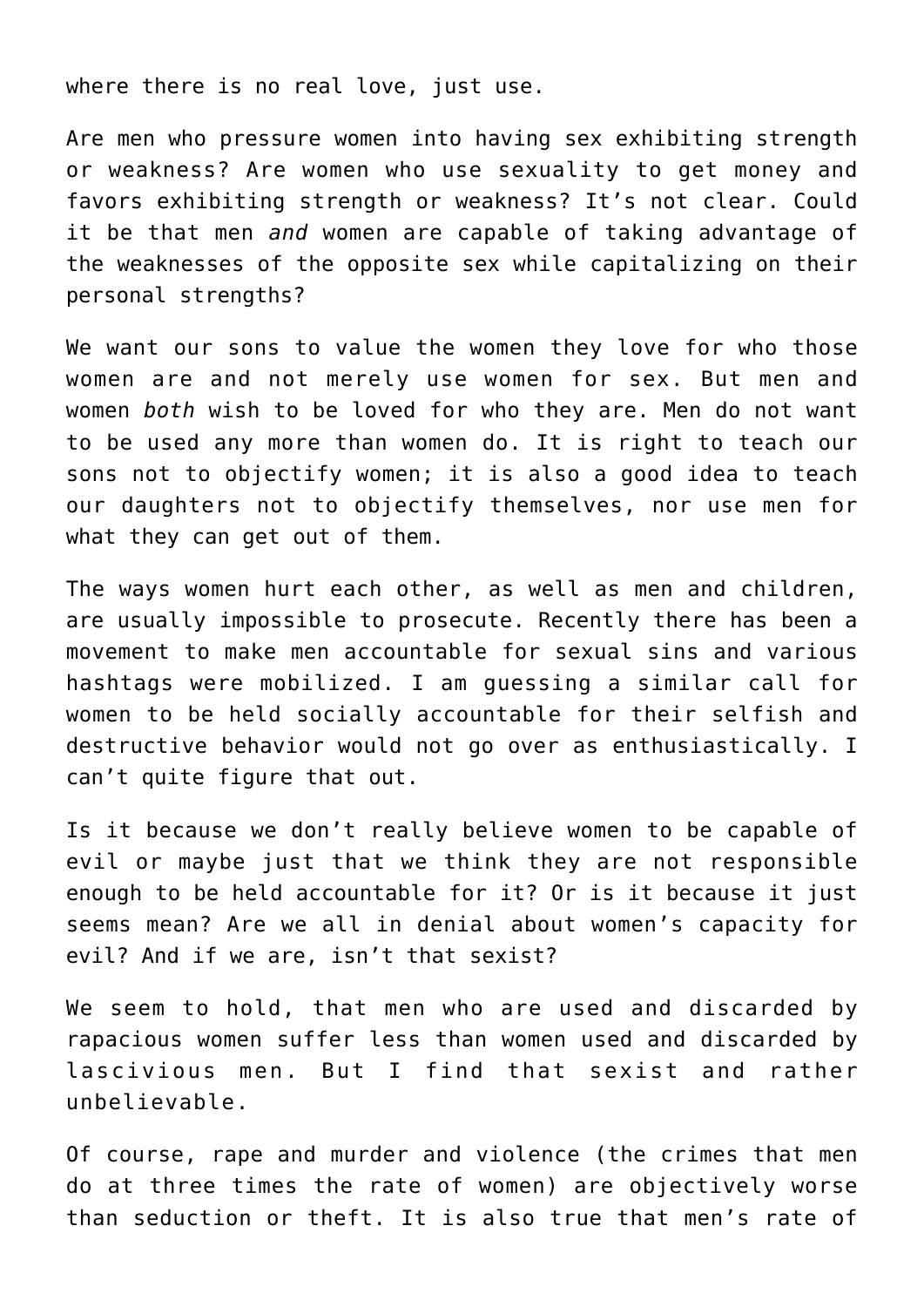suicide is [3.54 times](https://afsp.org/about-suicide/suicide-statistics/) the rate of women, their rate of death by drug overdose is [68 percent](https://www.kff.org/other/state-indicator/opioid-overdose-deaths-by-gender/?dataView=1¤tTimeframe=0&sortModel=%7B%22colId%22:%22Location%22,%22sort%22:%22asc%22%7D) higher than that of women, and they have [double the rate of alcoholism](https://www.cdc.gov/alcohol/fact-sheets/mens-health.htm) of women. And that is just a fraction of the negative outcomes I could cite.

I wonder why men's negative outcomes are so much worse than women's? Could it be there are ways men are more vulnerable than women? The data seems to suggest that. And if so, is it true vulnerability or is it just inferiority? And if it is inferiority, should that be met with social judgment or social care?

Somehow men should always be called out and women should never be called out. Maybe the idea is men should be tough enough to take what women dish out? Sounds sexist to me, but even if that is true, what about infants and children? Should they be tough enough to take what their mother or other women dish out?

Our culture has a hard time even admitting the possibility of predatory or parasitic female behavior, or if we do, we don't seem to think it's ever as bad as anything a man can do. And I am not sure what that indicates about our true opinions on the issue of equality between men and women.

When women have negative outcomes, we look for causes. I suggest we do the same for men. For example, if the female voice from *Santa, Baby* was your mother (a woman who seduces men and values them merely for what they can provide for her) what kind of person are you likely to become?

I do not believe a woman's behavior is less significant than a man's behavior, and not just because I believe the sexes equally significant people but because the evidence is all around me of the pain women cause. I suggest that in some ways women do more damage (sometimes with objectively less evil behavior) because there are ways that men, and certainly children, are weaker than women. Women are formidable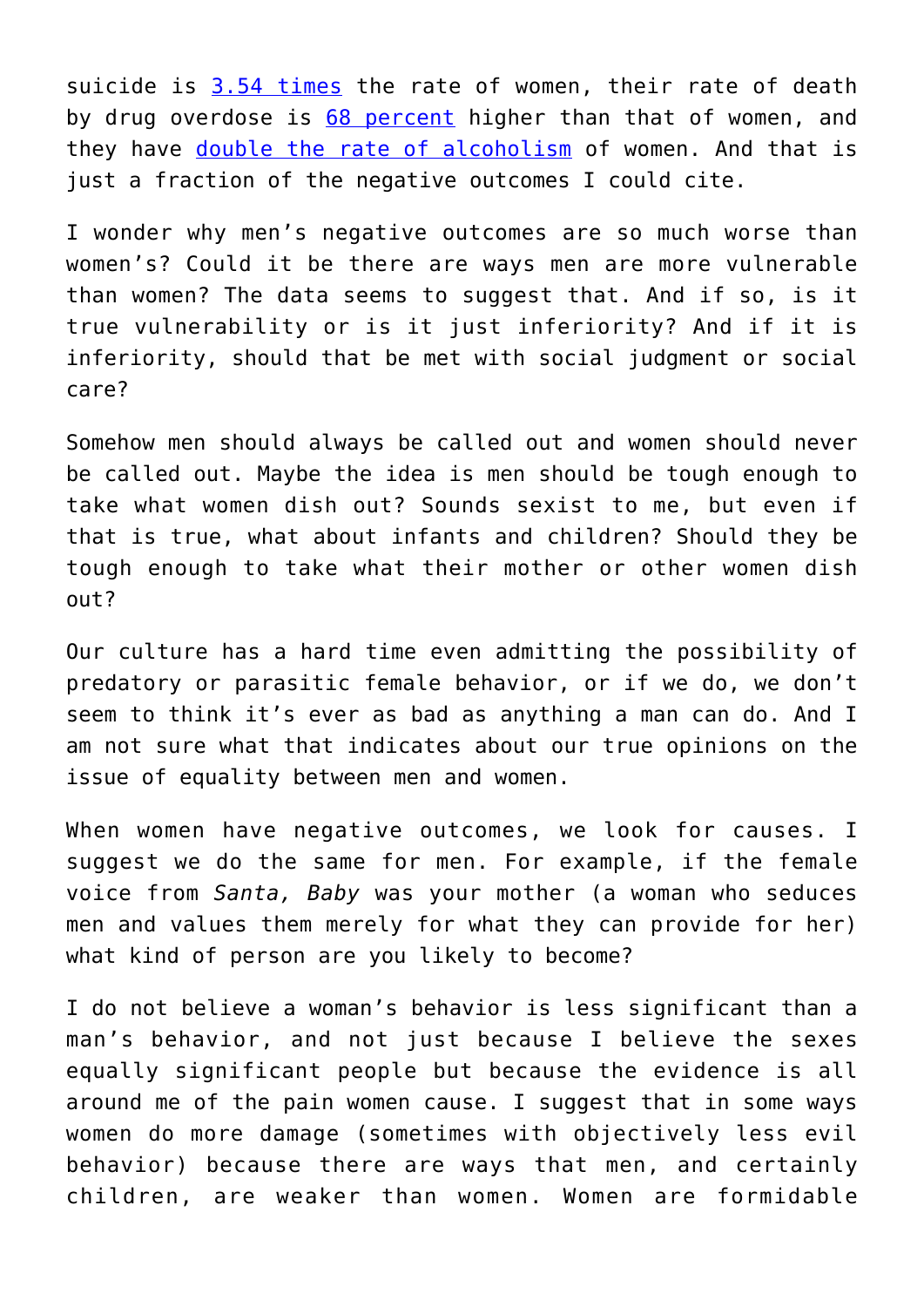opponents of one another.

Of course, there is more than just predation or parasitism; there is a third way: *mutualistic relation*. We use this term in natural science as opposed to either predation or parasitism to describe how animals of different species sometimes manage to work together, each benefiting from the relationship. Not only is this possible for men and women it should be our aim. I believe we can rise above the constant cycles of predation and parasitism toward something better.

Consider the favorite holiday story, [The Gift of The Magi](http://webhome.auburn.edu/~vestmon/Gift_of_the_Magi.html), a famous tale by O. Henry. In it we encounter Jim and Della, a poor young couple each trying to come up with the perfect Christmas gift for each other in a very lean time. If you don't know the story you should follow the link and read it now before I spoil it for you. It's short.

*Now, there were two possessions […] in which they both took a mighty pride. One was Jim's gold watch that had been his father's and his grandfather's. The other was Della's hair. Had the queen of Sheba lived in the flat across the airshaft, Della would have let her hair hang out the window some day to dry just to depreciate Her Majesty's jewels and gifts. Had King Solomon been the janitor, with all his treasures piled up in the basement, Jim would have pulled out his watch every time he passed, just to see him pluck at his beard from envy.*

The abridged version is that Della's great love for Jim causes her to sell her hair (that was a thing one could do in 1905) to buy Jim a chain for his pocket watch, only to find that Jim, in his great love for Della, has sold his pocket watch to buy her the large jeweled combs she had been admiring, meant to be worn nestled in her voluminous elaborate upswept hair, which, in light of her new boyish pixie cut, are now useless.

O. Henry ends his simple story like this: